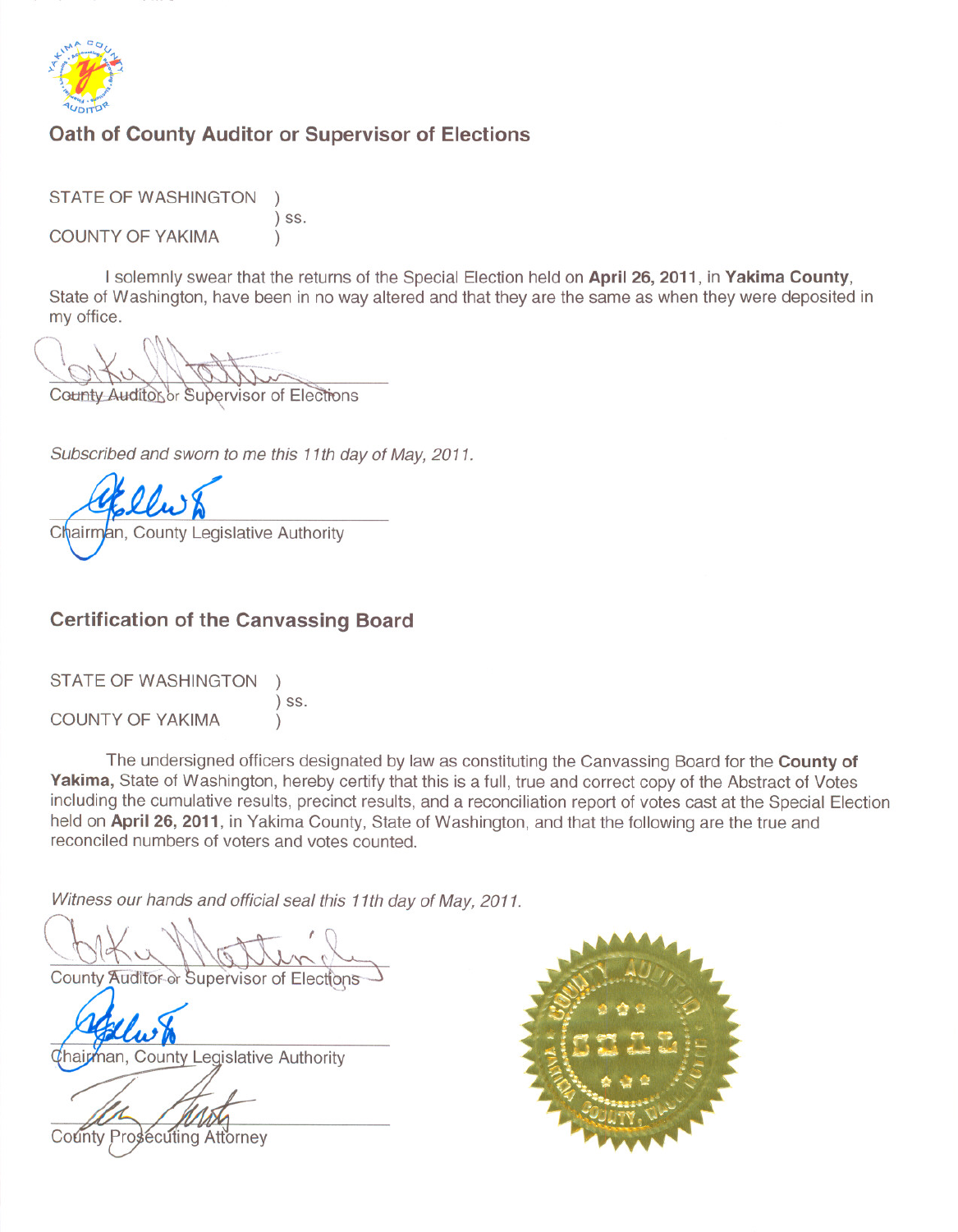# **Reconciliation Report**

### **Yakima County Special Election; April 26, 2011**

| <b>Active Registered Voters</b>             | 10,213        |                                                                        | <b>Overall Ballot</b>  | <b>Ballots Returned</b>                                              | 5,950          |
|---------------------------------------------|---------------|------------------------------------------------------------------------|------------------------|----------------------------------------------------------------------|----------------|
| <b>Inactive Registered Voters</b>           | 770           |                                                                        | <b>Reconciliation:</b> | <b>Ballots Counted</b>                                               | 5,939          |
| <b>Total Registered Voters</b>              | 10,983        |                                                                        |                        | <b>Ballots Rejected</b>                                              | 11             |
|                                             |               |                                                                        |                        | <b>Not Reconciled</b>                                                | 0              |
| <b>Voter Category Reconciliation Detail</b> |               |                                                                        |                        |                                                                      |                |
|                                             |               |                                                                        |                        |                                                                      |                |
| <b>Voter / Ballot Categories</b>            | <b>Issued</b> | <b>Received</b> (includes<br>provisional rec'd from<br>other counties) | Accepted               | Rejected (includes<br>provisional ballots sent to<br>other counties) | Reconciled     |
|                                             |               |                                                                        |                        |                                                                      |                |
| <b>UOCAVA (Overseas and Military)</b>       | 55            | 21                                                                     | 21                     | $\mathbf 0$                                                          | $\overline{0}$ |
| Federal Write-In                            |               | 0                                                                      | 0                      | $\mathbf 0$                                                          | $\Omega$       |
| Provisional                                 | 0             | 0                                                                      | 0                      | $\mathbf 0$                                                          | $\overline{0}$ |
| <b>Ballots cast on AVU's</b>                | 0             | 0                                                                      | $\mathbf{0}$           | $\Omega$                                                             | $\Omega$       |
| Other ballots not reported above            |               |                                                                        |                        |                                                                      |                |
| (include ACP)                               | 10,167        | 5,929                                                                  | 5,918                  | 11                                                                   | $\overline{0}$ |
| <b>Totals</b>                               | 10,222        | 5,950                                                                  | 5,939                  | 11                                                                   | $\mathbf{0}$   |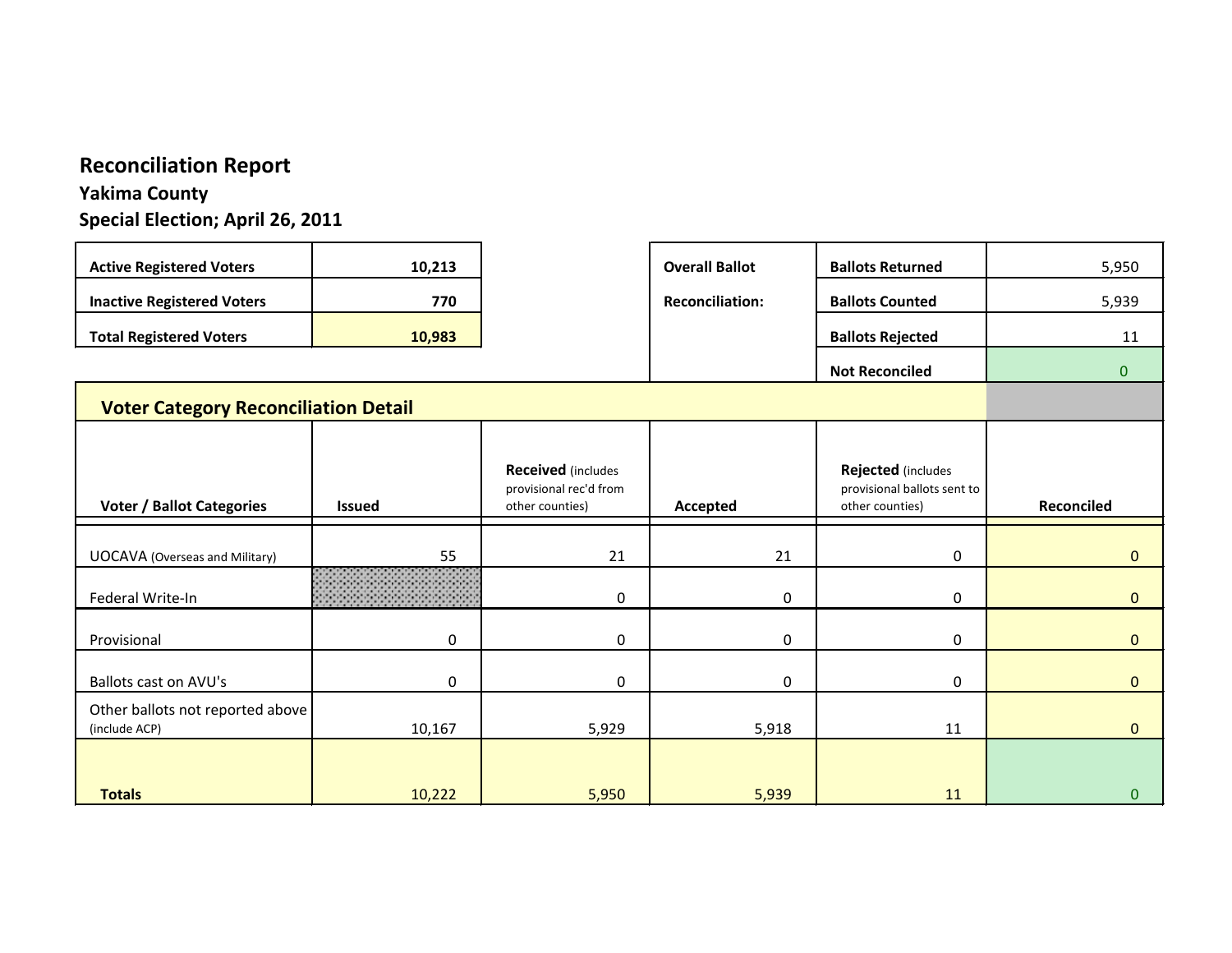### **30 Day Reconciliation Report**

**Yakima County**

**Special Election; April 26, 2011**

|                | <b>Active Registered Voters</b>                                                                                                                                                               | 10,213 | <b>Total Ballots Returned</b> | 5,950         |
|----------------|-----------------------------------------------------------------------------------------------------------------------------------------------------------------------------------------------|--------|-------------------------------|---------------|
|                | <b>Inactive Registered Voters</b>                                                                                                                                                             | 770    | <b>Total Ballot Counted</b>   | 5,939         |
|                | <b>Total Registered Voters</b>                                                                                                                                                                | 10,983 | <b>Ballots Rejected</b>       | 11            |
|                | <b>Voters by Category</b>                                                                                                                                                                     |        | <b>Credited</b>               | <b>Totals</b> |
|                | <b>UOCAVA Voters</b>                                                                                                                                                                          |        | 21                            |               |
| M<br>A         | All other mail ballot voters (include ACP)                                                                                                                                                    |        | 5,918                         |               |
|                | Mail / Absentee voters counted but not credited in EMS                                                                                                                                        |        | 0                             |               |
|                | Total Mail / Absentee Voters Credited                                                                                                                                                         |        |                               | 5,939         |
|                |                                                                                                                                                                                               |        |                               |               |
| $\mathsf{S}$   | AVU voters issued official ballots                                                                                                                                                            |        | 0                             |               |
| $A$ i          | Provisional voters                                                                                                                                                                            |        | 0                             |               |
| $V$ t<br>$U$ e | AVU voters credited but ballots not counted                                                                                                                                                   |        | $\Omega$                      |               |
| S              | <b>Total AVU Voters</b>                                                                                                                                                                       |        |                               |               |
|                |                                                                                                                                                                                               |        | <b>Total Voters Credited</b>  | 5,939         |
|                | Ballots/Voters Needing To Be Reconciled (Ballots Counted to Voters Credited)<br>If the number remaining to be reconciled does not equal zero, attach documentation to explain discrepancy for |        |                               |               |

**0**

the number of ballots counted with the number of voters credited.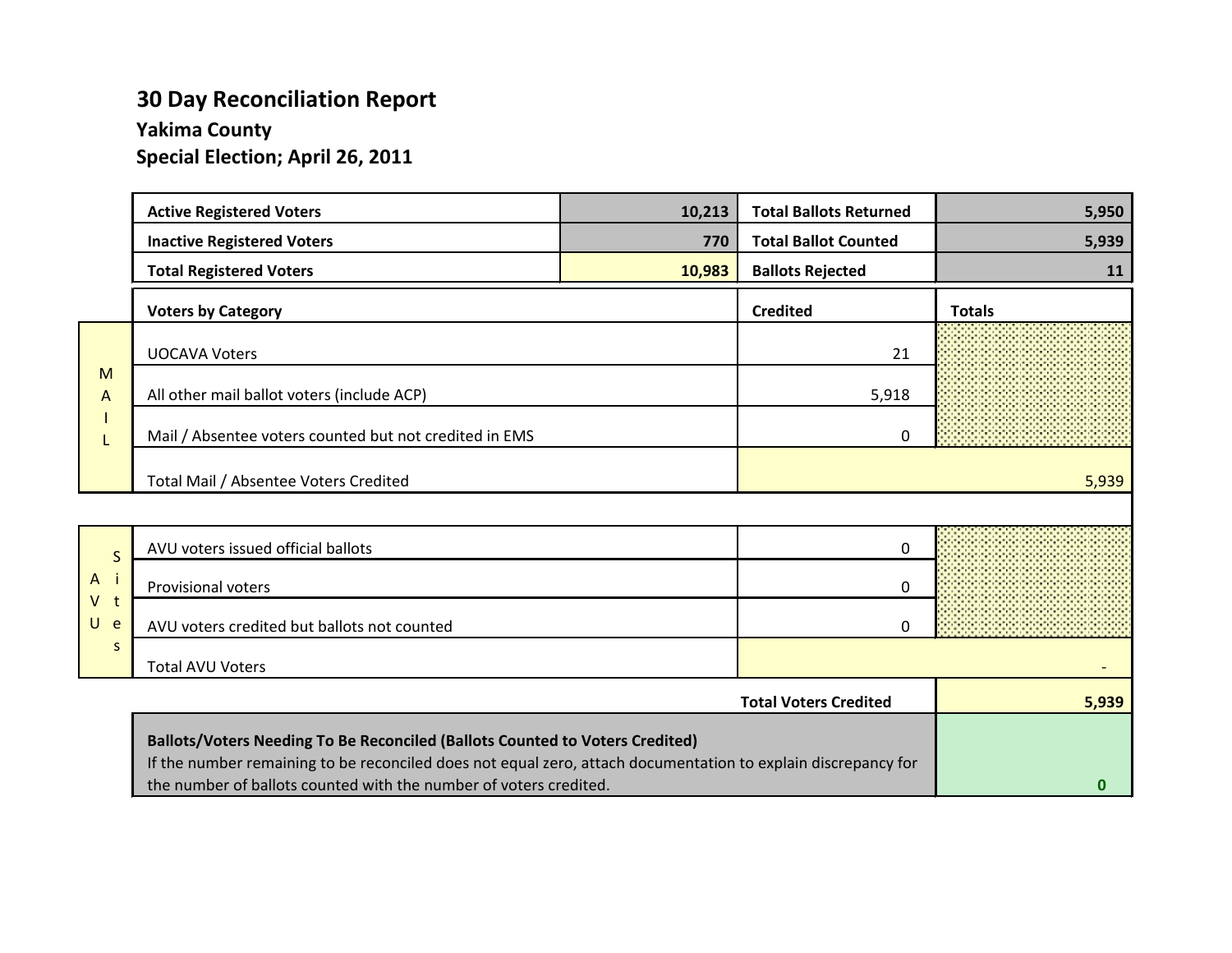### **Cumulative Report — Official Special Election — YAKIMA COUNTY, WASHINGTON — April 26, 2011**

**Page 1 of 1**

**05/11/2011 08:46 AM**

Precincts Reporting 0 of 23 = 0.00%

| Total Number of Voters: $5,939$ of $10,213 = 58.15\%$ |                                                                                                              |              |                           |              |          |              | Precincts Reporting 0 of |
|-------------------------------------------------------|--------------------------------------------------------------------------------------------------------------|--------------|---------------------------|--------------|----------|--------------|--------------------------|
| Party                                                 | Candidate                                                                                                    |              | <b>Total Ballots Cast</b> | NA           |          | Total        |                          |
|                                                       | Selah School District No. 119 Proposition No. 1 Bonds to Construct and Improve School Facilities, Vote For 1 |              |                           |              |          |              |                          |
| Approved                                              |                                                                                                              | 3,105        | 52.31%                    | 0            | $0.00\%$ | 3,105 52.31% |                          |
| Rejected                                              |                                                                                                              | 2.831        | 47.69%                    | $\Omega$     | $0.00\%$ | 2,831 47.69% |                          |
|                                                       | <b>Cast Votes:</b>                                                                                           | 5,936        | 99.95%                    | $\Omega$     | $0.00\%$ | 5,936 99.95% |                          |
|                                                       | <b>Over Votes:</b>                                                                                           | $\mathbf{0}$ | $0.00\%$                  | $\mathbf{0}$ | $0.00\%$ | 0.00%<br>0   |                          |
|                                                       | <b>Under Votes:</b>                                                                                          |              | 0.05%                     | $\Omega$     | $0.00\%$ | 0.05%<br>3   |                          |